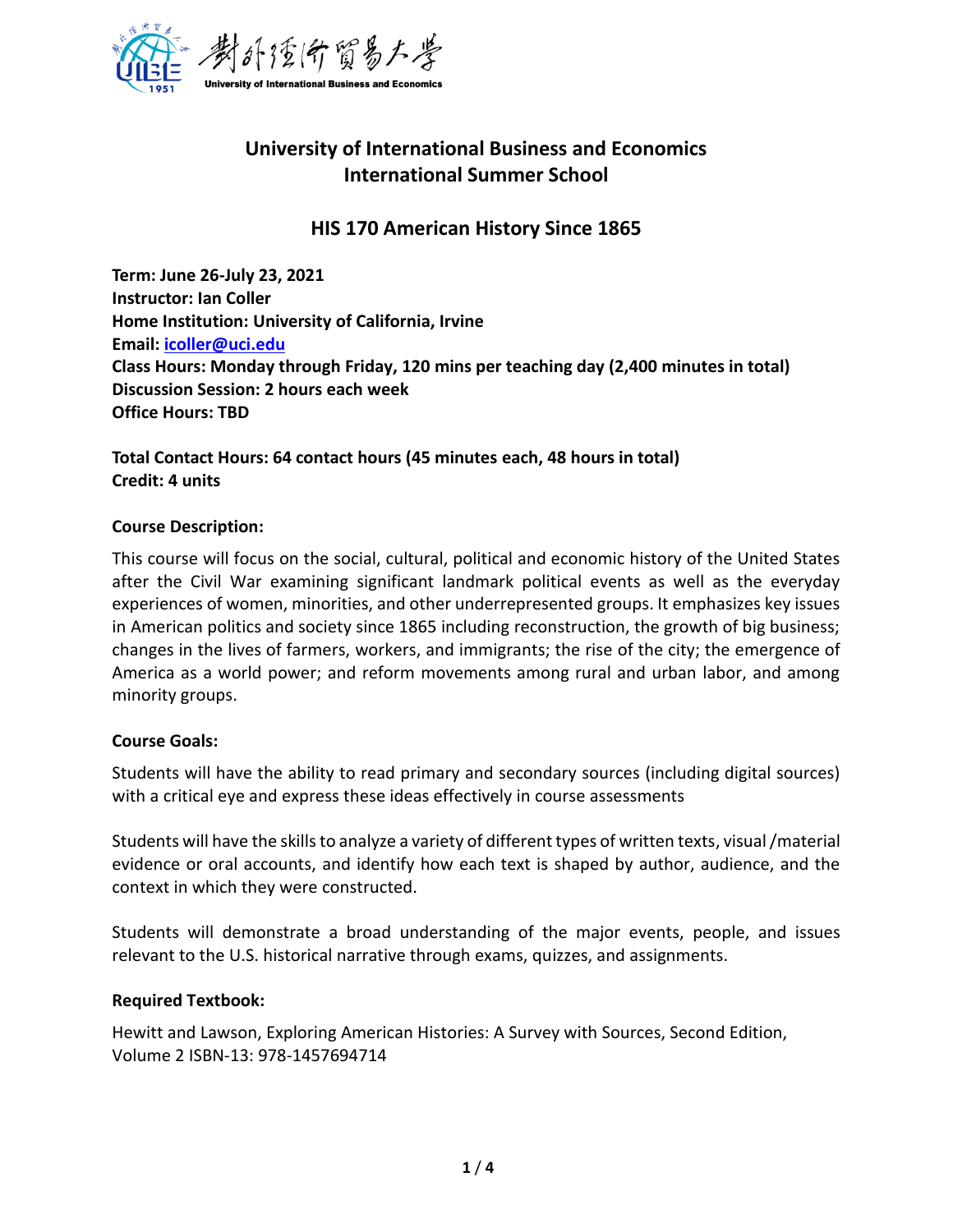

## **Grading Policy:**

- $\Diamond$  Midterm Exam 100 points
- $\Diamond$  Final Exam 100 points
- $\Diamond$  2 Quizzes @45 points 90 points
- $\div$  10 In-Class Assignments @3 points 30 points
- response)

 $\Diamond$  Attendance/Participation 50 points (lose 2 points for each non-

 $\diamond$  Pop quiz at any time to determine that students have completed required activities.

## **Total Course 370 points**

## **Grading Scale:**

Assignments and examinations will be graded according to the following grade scale:

|    | 90-100    | 72-74    |
|----|-----------|----------|
|    | 85-89     | 68-71    |
| Β+ | 82-84     | 64-67    |
|    | 78-81     | 60-63    |
|    | $75 - 77$ | below 60 |

## **Class Rules:**

A summer course is an intense and fast-paced learning environment. Students must make a commitment to the course in order to earn a passing grade. To create a successful learning environment all students must adhere to the following rules:

- $\diamond$  Students must complete all required activities within the time frame given
- $\diamond$  Students must attend all classes or make alternative arrangements with the professor
- $\diamond$  Students will lose points for all classes missed/failure to participate when called
- $\Diamond$  please avoid chatting, not paying attention during classes session
- $\diamond$  cheating, not doing your own work, incomplete assignments may lead to failure

## **Attendance Policy:**

Attendance in class session is mandatory. If an absence is unavoidable, arrangements must be made in advance to avoid penalty. UIBE policy requires a medical certificate to be excused. Any unexcused absences may impact the student's grade. Moreover, UIBE policy is that a student who has missed more than one-third of the class (6 class times) of a course without prior arrangement will fail.

### **Course Schedule:**

### **Week 1**

Reading: Exploring American Histories, Chapter 14, 15, 16, 17 **Lecture**: **Introduction and Syllabus Q&A, in-class activity 1 Lecture**: **Emancipation**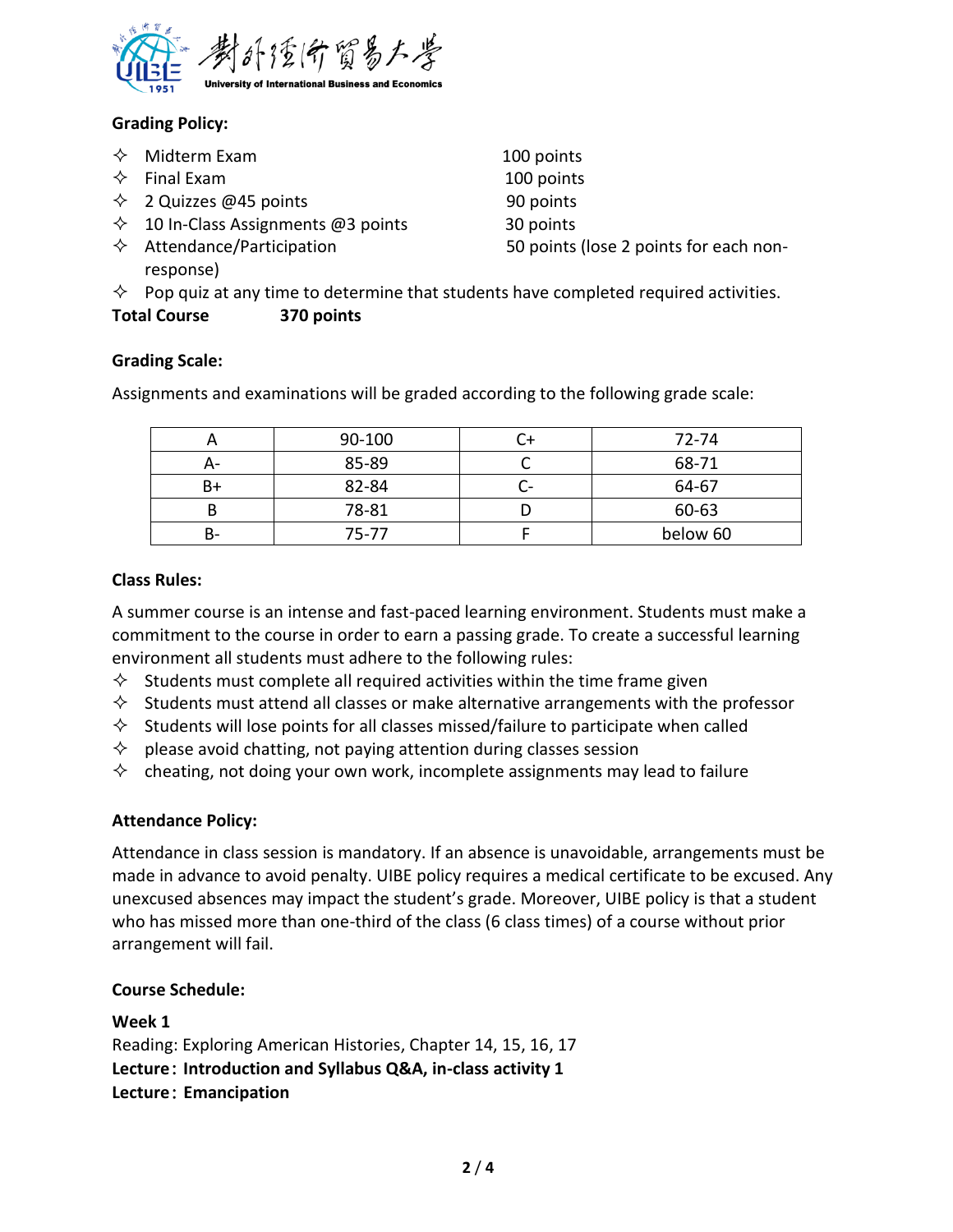

Document Activity 1: Freedpeople's petition **Lecture: Reconstruction** Document Activity 2: Sharecropping agreement **Lecture: The West** Document Activity 3: Buffalo Bill poster **Lecture: Industrial America Lecture: The Gilded Age Lecture: Workers and Farmers** Document Activity 1: The Money Question *Quiz 1 – 10 multiple choice, 1 short answer questions* **QUIZ 1: Friday of Week 1 Discussion Session: Saturday**

#### **Week 2**

Reading: Exploring American Histories Chapter 18, 19, 20 **Lecture: 7 Strike** Document Activity 2: Strike **Lecture: Cities and Immigrants** Document Activity 3: Melting Pot **Lecture: Progressivism 1 Lecture: Progressivism 2 Lecture: Empire**  Document Activity 1: White Man's Burden **Lecture: First World War**  *Midterm Exam – 5 multiple choice, 5 short answer questions* **Midterm: Friday of Week 2 Discussion Session: Saturday**

#### **Week 3**

Reading: Exploring American Histories, Chapters 21, 22, 23,24 **Lecture: The Twenties** Document Activity 2: New Negro **Lecture: The Great Depression Lecture: The New Deal Lecture: World War II Lecture: The Postwar world Lecture: The Cold War Takes Hold Lecture: The Fifties**  Document Activity 1: Truman Doctrine and Marshall Plan *Quiz 2 – 10 multiple choice, 1 short answer questions* **QUIZ 2: Friday of Week 3 Discussion Session: Saturday**